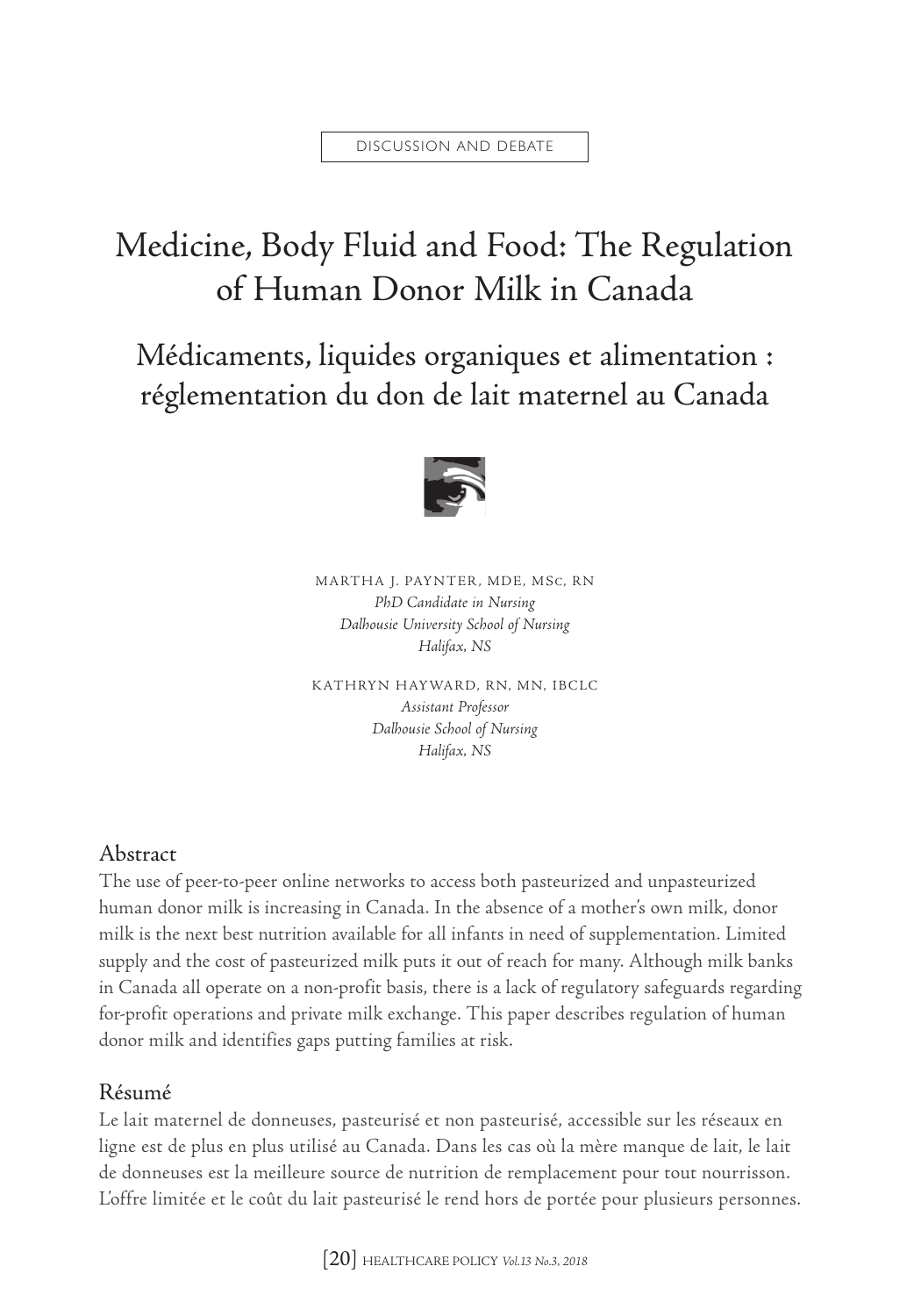Même si toutes les banques de lait au Canada sont des organismes à but non lucratif, il y a un manque de réglementation quant aux mesures de sécurité pour les transactions à but lucratif et pour les échanges privés de lait. Cet article décrit la réglementation touchant au lait maternel de donneuses et indique les lacunes qui mettent à risque les familles.

 $\rightarrow$ 

FTER DECADES OF DORMANCY, THE USE OF PASTEURIZED HUMAN DONOR MILK<br>(PHDM) is making a comeback in Canada. Recognized as a life-saving medicine<br>very low birthweight (VLBW) infants, PHDM is the best nutrition available, nex<br>t (PHDM) is making a comeback in Canada. Recognized as a life-saving medicine for very low birthweight (VLBW) infants, PHDM is the best nutrition available, next to a mother's own milk, for all infants in need of supplementation. Pasteurization destroys some of the live components of human milk. At present, medical access to PHDM is decidedly unequal across the country even for the most fragile infants. Despite this, fears regarding disease transmission cause few health authorities to adopt a harm-reduction orientation to the growing phenomenon of online peer-to-peer milk-sharing. Gaps in access to PHDM from non-profit banks persist simultaneous to growing commercialization and reach of the human milk industry in North America.

This paper seeks to describe the current governance of human donor milk as a medicine, body fluid and food, and identify regulatory gaps that put families at risk. The use of human donor milk as medicine is governed by clinical discretion in prescribing pasteurized milk, bank triaging decisions and insurers' response to cover or not cover costs. As a shared body fluid, unpasteurized human milk presents potential harm to be monitored by Public Health authorities. Adding further to the regulatory complexities, as a food, the dominant legal status of human donor milk is governed by food safety regulations. With its growing use, there is an urgent need to optimize regulatory approaches to the three conceptualizations of human donor milk as a medicine, as a shared body fluid, and as food.

Milk banking is reaching its centennial anniversary in North America. The first milk bank opened in 1919 in Boston and early "donors" were paid (Jones 2003). Milk banking grew steadily throughout the  $20<sup>th</sup>$  century: in the 1980s, there were 23 milk banks in Canada and 30 in the US (Jones 2003). The HIV/AIDS crisis led to the closure of all the Canadian banks except The BC Women's Provincial Milk Bank, open continuously since 1974. There has never been a documented case of HIV transmission through banked milk (Kim and Unger 2010). Four milk banks, described below, now operate in Canada.

Milk-sharing is an ancient practice that goes back to the use of wet nursing and is currently made more popular and potentially hazardous by the Internet. Popular milk-sharing sites include Facebook pages *Eats on Feets*, and *Human Milk 4 Human Babies* as well as the classifieds site [onlythebreast.com.](onlythebreast.com) Parents turn to these sites when they are experiencing interruptions in lactation or prolonged need but are unable to qualify for or pay for pasteurized milk from a bank (Palmquist and Doehler 2015).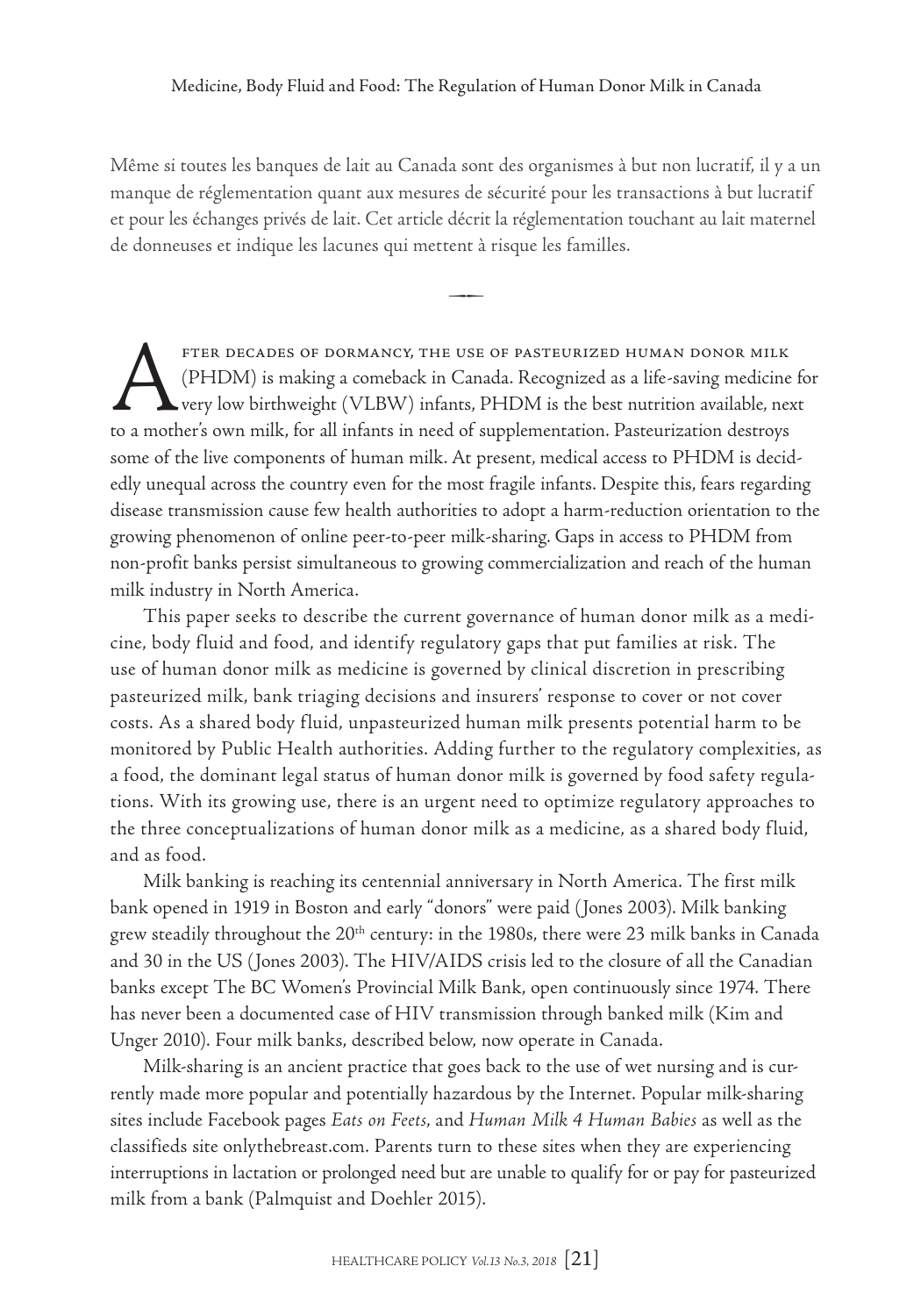#### Regulation of PHDM as Medicine

Eligibility for in-patient PHDM when mother's own milk is unavailable is determined by institutional clinical leadership. Priority populations include preterm infants at low birth weights, some infants with surgical and cardiac conditions and infants at risk for necrotizing enterocolitis (NEC). In determining eligibility criteria, care providers weigh research evidence of effectiveness against costs. Systematic review of the evidence suggests human donor milk reduces the risk of NEC, the leading cause of morbidity and mortality in premature infants (Quigley and McGuire 2014). Meta-analysis of six studies found formula-fed preterm infants, in comparison to those fed donor-milk, experience a risk ratio for NEC of 2.77, risk difference of 0.04 and number needed to treat of 25 (Quigley and McGuire 2014: 11). The rate of NEC in the <33-week preterm population in Canada is 5.1% (Yee et al. 2012). Depending on mothers' ability to supply milk, cost to use the PHDM in the preterm population has been estimated at US\$27–\$590 per infant (Carroll and Hermann 2013). There are additional costs to milk storage, fortification and administration. Researchers have estimated the cost to treat NEC, over and above Neonatal Intensive Care Unit (NICU) treatment for a premature infant without NEC, as US\$78,000–\$198,000 (Ganapathy et al. 2012).

Milk banks make distribution decisions. In the past four years, three non-profit milk banks have opened in Canada: The Public Mother's Milk Bank operated by Héma-Québec in Montreal; the Rogers Hixon Ontario Human Donor Milk Bank in Toronto and the Northern Star Mother's Milk Bank, located in Calgary. Northern Star is the only community-based bank, independent of hospital governance or provincial oversight. It can and does accept milk donations and send PHDM to recipients anywhere in Canada at a cost of \$4.50/ounce; the other banks focus intra-provincially. There is no bank east of Québec. The BC, Northern Star and Rogers Hixon banks all belong to HMBANA, the Human Milk Banking Association of North America. HMBANA is a voluntary association that sets guidelines for donor screening, milk processing, storage, facilities, distribution and triage. The Québec bank has applied for HMBANA membership. Revised in 2013, the Quebec *Act Respecting Héma-Québec and the Biovigilance Committee* (CQLR, Chapter H-1.1) gives Héma-Québec, the province's blood bank, responsibility for the safety of human milk management for the province (Quebec 2013).

In provinces and territories without a milk bank, the perceived need to restrict eligibility hinges on dependence on Northern Star to meet demand. Although lactating women anywhere in Canada may donate to Northern Star, the bank's supply is generated largely by women residing in Alberta. This arrangement creates equity concerns and vulnerability to Northern Star's private business decisions. No provincial or federal regulation secures access or guarantees equal treatment of infants or even VLBW infants across jurisdictions.

At present, all the milk banks in Canada are non-profit, and set their own prices for inpatient and out-patient sale of PHDM. A regulated prescriber's order or prescription order is usually required to facilitate milk bank triage decisions. No third-party insurer in Canada includes PHDM as a benefit. Currently, it lacks a Drug Identification Number indicating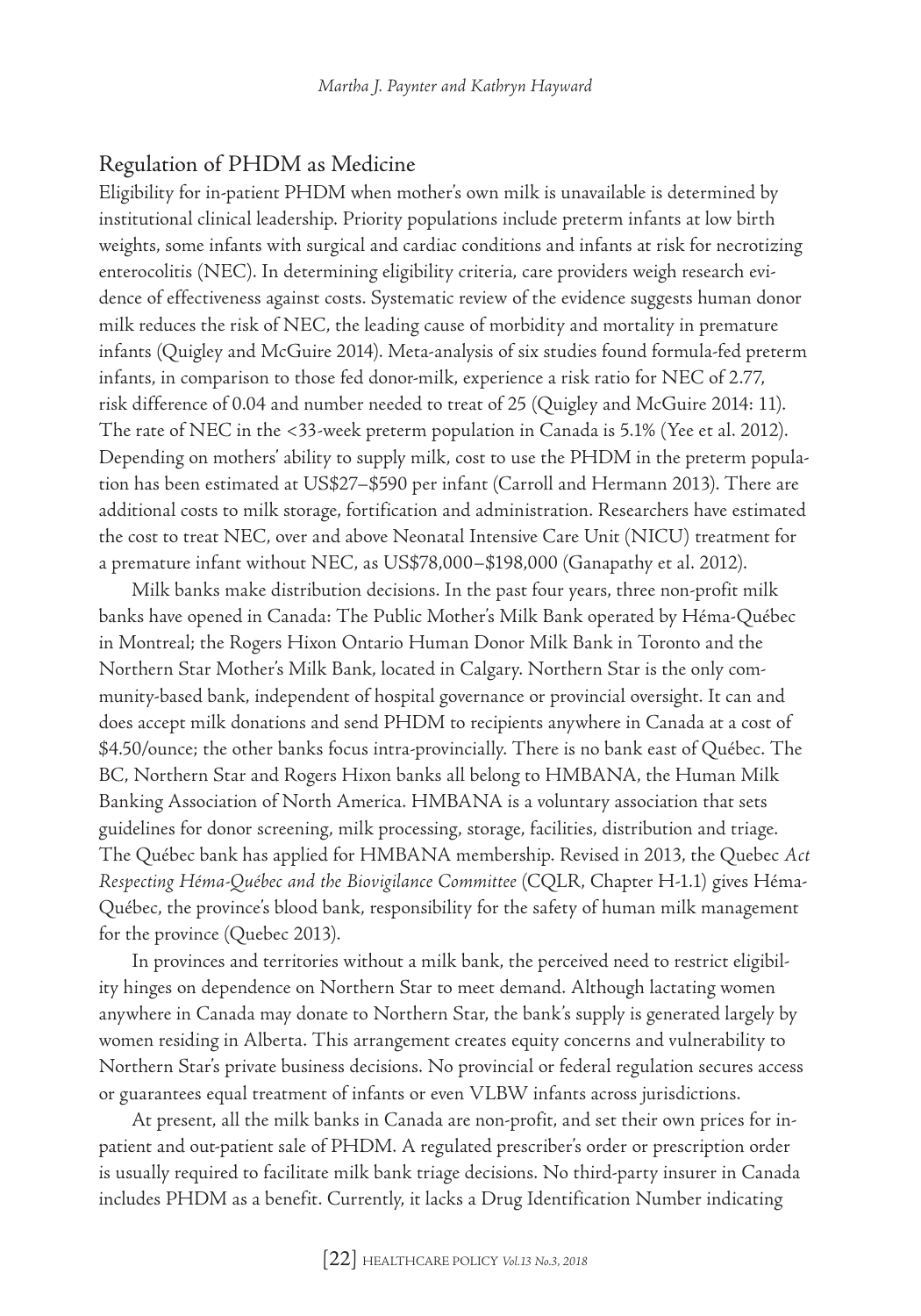evaluation by the Therapeutic Products Directorate of Health Canada and identifying it as a possible insurable commodity. A few American states have Medicaid coverage for the cost of PHDM when medically indicated. In Canada, in-patient use of PHDM is publicly covered.

#### Regulation of PHDM as Food

As a food, the dominant risk of PHDM is spoilage and bacterial contamination. The milk banks are responsible for donor education about pump and hand hygiene and safe milk storage. Frozen milk is donated to banks. It is then thawed, pooled, sealed in sterile bottles, barcoded for traceability, pasteurized, cultured and tested for bacterial content. Sporeforming *Bacillus* bacteria survive pasteurization: if found, donors are identified, contacted and re-educated. Affected milk is discarded. Acceptable milk is then frozen and packaged for shipment.

Perceptions about the scarcity of human donor milk and the cost result in triaging and limited access. HMBANA has issued a position statement that "every infant has the right to access banked pasteurized milk when maternal milk is unavailable" (HMBANA No Date). Although in-patient eligibility remains the purview of clinical leaders, there is clear public interest in broader access to PHDM. The BC bank and Northern Star distribute to fullterm infants and out-patients with a prescription and when supply allows, triaging NICU infants first. Unable to access PHDM outside of the direct distribution area of these banks, families are seeking milk donations through online social networking sites dedicated to milksharing. Parents and guardians of in-patients who do not meet current institution eligibility criteria for PHDM and do not wish their infants to have formula when medical supplementation is required may also be accessing unpasteurized milk through these sites. Hospitals already purchasing PHDM must question the ethics of denying these requests, and of not offering PHDM up front.

Systematic reviews have found PHDM programs, largely focused on NICU infants, may increase rates of breastfeeding at discharge but lack impact on exclusive breastfeeding (William et al. 2016). Less is known about breastfeeding outcomes related to use of PHDM with the full-term infant population. Discussing the benefits of human donor milk with families provides education about the value of human milk and of breastfeeding generally. Advancing access to PHDM should be part of government and hospital policy to support breastfeeding.

PHDM is subject to the *Food and Drug Act*, section 4 of which prohibits the sale of food that is harmful, unfit for human consumption, adulterated or prepared in unsanitary conditions (Government of Canada 1985). Non-profit milk banks adhere to FDA regulations and are subject to inspection. Individuals engaged in milk-sharing could be held liable for food safety claims, but are not licensed or governed in their practices.

## The Regulation of PHDM as a Body Fluid

The possibility of allergic reaction to or disease transmission through unpasteurized human milk is a serious concern. HIV, hepatitis, syphilis and most recently, Zika, can all be contracted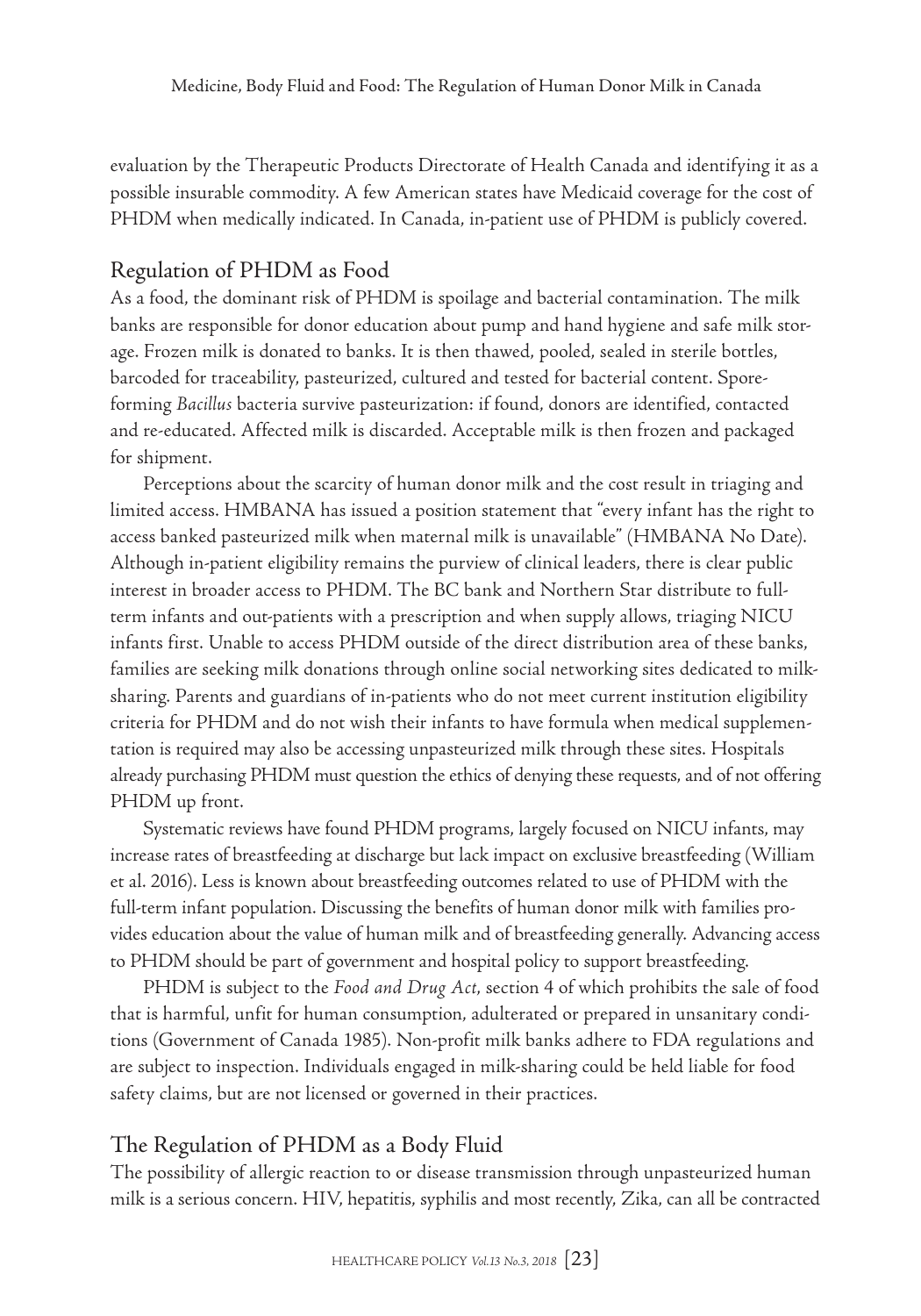through unpasteurized human milk. Health regulators warn against milk-sharing (Health Canada 2014; Kim and Unger 2010). There is a lack of data on actual harm caused by online milk-sharing in Canada. British Columbia recently released a tool kit for healthcare providers to facilitate milk-sharing discussions with clients (Perinatal Services BC 2016). There is clinical value and an ethical requirement to advise families on safer milk-sharing practices (Akre et al. 2011).

Offers of unpasteurized human milk online may make unverifiable claims to safety or quality. Sometimes the requests and offers are specific, e.g., gluten-free, dairy-free, organic diet, etc. Ads on onlythebreast.com claim "non-drinker," "natural breastmilk cheap" and "registered donor." HMBANA member bank donors are screened verbally over the phone, must provide negative serology results for HIV, hepatitis and syphilis, and have their healthcare provider sign off on both mother and infant's health. HMBANA member milk banks cannot and do not guarantee that the milk their donors provide informally through peer-to-peer networks is safe, as it has not been pasteurized or tested. Although Palmquist and Doehler (2015) found participants in milk-sharing can and do participate in screening to mitigate risk, there is no guarantee for the recipient of the shared milk.

The marketplace for human milk demonstrates the gendered costs of breastfeeding and the gendered exploitation of breastfeeding bodies (Allers 2014). Lack of regulation not only creates risks of disease transmission to infants, but of also sexual and economic exploitation of lactating women. Ads on onlythebreast.com claim the milk sale is to pay for an uninsured birth, to be able to stay home without a funded maternity leave, to make up the cost of the breast pump, etc. Online milk classifieds are saturated with replies from scammers and fetishists looking for adult wet nursing and explicit photos (McNeily 2016).

For-profit milk banking, in which donors are paid, and private milk sale, in which individuals charge for milk online, is increasingly normalized in the US. Selling human milk, like the sale of other body parts and products such as plasma, is problematic, as it potentially targets low-income individuals (Glauser 2014). Negative consequences may include dilution or contamination, misrepresentation of one's health history or reduction in the amount available for one's own children and crowding out altruistic donors (Stevens and Keim 2015).

For-profit milk banks have the means to dominate the human milk industry through compensation. For example, Prolacta Bioscience pays donors \$1/ounce. The company makes several milk by-products, including a fortifier it claims enhances growth in the preterm population. Utah-based company Ambrosia Labs paid women in Cambodia to pump twice a day, then ship the pasteurized milk across most US states. Cambodia banned the practice in March 2017 (The Guardian 2017). Several American states have enacted legislation requiring for-profit companies to adhere to HMBANA milk processing rules; to wait a designated minimum amount of time post-partum until they are permitted to pay women for donations (California Legislature 2016) and to distribute at least half of their supply to hospitals with an NICU (Michigan Legislature 2015).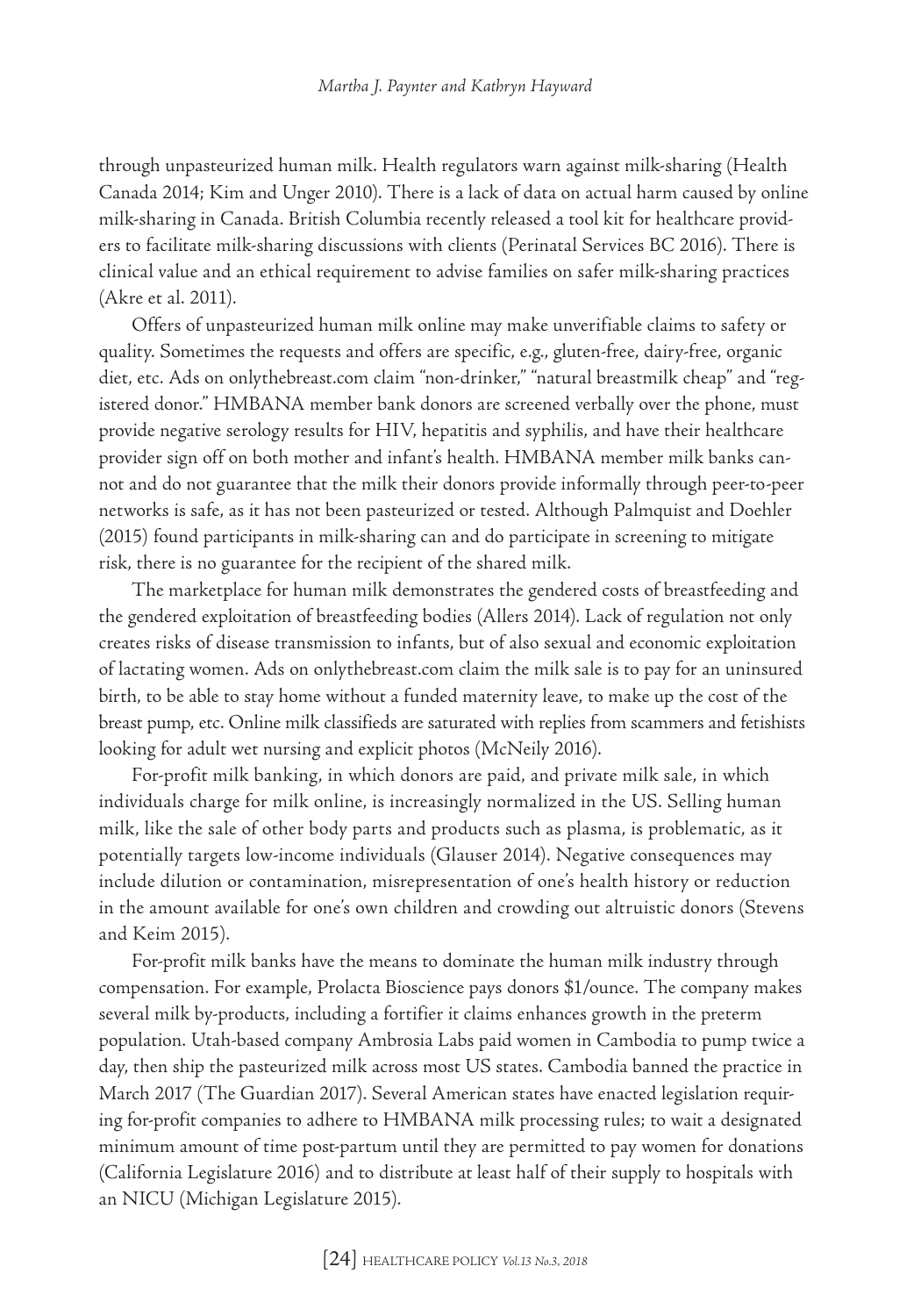#### Conclusion

Outside of Québec, PHDM safety and distribution is governed internally by milk banks following HMBANA guidelines. There is a need for further provincial regulation to improve equality of access to PHDM and to guard against for-profit industry entry. Public Health agencies should consider monitoring milk-sharing networks to provide guidance and support to improve safety and accountability. Health authorities and healthcare provider organizations should develop guidelines on PHDM and milk-sharing with the dual aims to improve equity and safety.

There has never been more research supporting medical use of PHDM, more demand from hospitals and communities, and more competition for donors from non-profit banks, milk-sharing social networks, informal milk sale and for-profit human milk companies. Now is the time to address gaps in our regulatory environment to ensure equity of access, safer milk-sharing and protection from economic exploitation through for-profit milk sale.

*Correspondence may be directed to: Martha J. Paynter, School of Nursing, Forrest Building, Dalhousie University, P.O. Box 15000, 5869 University Avenue, Halifax, NS B3H 4R2; tel.: 902-292-7082; e-mail: [martha.paynter@gmail.com](mailto:martha.paynter@gmail.com).*

#### *References*

Akre, J.D., K.E. Gribble and M. Minchin, M. 2011. "Milk Sharing: From Private Practice to Public Pursuit." *International Breastfeeding Journal* 6(8): 1–3. doi:10.1186/1746-4358-6-8.

Allers, K.S. 2014. "Inviting African-American Mothers to Sell Their Breastmilk, and Profiting." *New York Times*, December 3. Retrieved March 10, 2017. [<http://parenting.blogs.nytimes.com/2014/12/03/](http://parenting.blogs.nytimes.com/2014/12/03/inviting-african-american-mothers-to-sell-their-breast-milk-and-profiting/) [inviting-african-american-mothers-to-sell-their-breast-milk-and-profiting/](http://parenting.blogs.nytimes.com/2014/12/03/inviting-african-american-mothers-to-sell-their-breast-milk-and-profiting/)>.

California Legislature. 2016. "Senate Bill 1316, An Act to Add and Repeal Article 2.5 (Commencing with Section 1642) to Chapter 4.1 of Division 2 of, the Health and Safety Code, Relating to Tissue Banks." Retrieved March 10, 2017. [<https://leginfo.legislature.ca.gov/faces/billNavClient.xhtml?bill\\_id=201520160SB1316>](https://leginfo.legislature.ca.gov/faces/billNavClient.xhtml?bill_id=201520160SB1316).

Carroll, K. and K.R. Hermann. 2013. "The Cost of Using Donor Human Milk in the NICU to Achieve Exclusively Human Milk Feeding to 32 Weeks Postmenstrual Age." *Breastfeeding Medicine* 8(3): 286–90. doi:10.1089/bfm.2012.0068.

Ganapathy, V., J.W. Hay and J.H. Kim. 2012. "Costs of Necrotizing Enterocolitis and Cost-Effectiveness of Exclusively Human Milk-Based Products in Feeding Extremely Premature Infants." *Breastfeeding Medicine* 7(1): 29–37.

Glauser, W. 2014. "Payment for Plasma Raises Ethical Issues." *CMAJ* 186(12): E446. doi[:10.1503/](https://dx.doi.org/10.1503%2Fcmaj.109-4855) [cmaj.109-4855.](https://dx.doi.org/10.1503%2Fcmaj.109-4855)

Government of Canada. 1985. "Food and Drug Act." Ottawa, ON: Author. <http://laws-lois.justice.gc.ca/eng/ acts/F-27/index.html>.

Health Canada. 2014. "Safety of Donor Human Milk in Canada." Retrieved December 12, 2017. <[https://](https://www.canada.ca/en/health-canada/services/food-nutrition/healthy-eating/infant-feeding/safety-donor-human-milk-canada.html) [www.canada.ca/en/health-canada/services/food-nutrition/healthy-eating/infant-feeding/safety-donor-human](https://www.canada.ca/en/health-canada/services/food-nutrition/healthy-eating/infant-feeding/safety-donor-human-milk-canada.html)[milk-canada.html>](https://www.canada.ca/en/health-canada/services/food-nutrition/healthy-eating/infant-feeding/safety-donor-human-milk-canada.html).

Human Milk Banking Association of North America (HMBANA). n.d. *HMBANA Position Paper on Donor Milk Banking*. Retrieved March 10, 2017. <[https://www.hmbana.org/sites/default/files/images/position-paper](https://www.hmbana.org/sites/default/files/images/position-paper-donor-milk.pdf)[donor-milk.pdf>](https://www.hmbana.org/sites/default/files/images/position-paper-donor-milk.pdf).

Jones, F. 2003. "History of North American Donor Milk Banking: One Hundred Years of Progress." *Journal of Human Lactation* 19(3): 313–18.